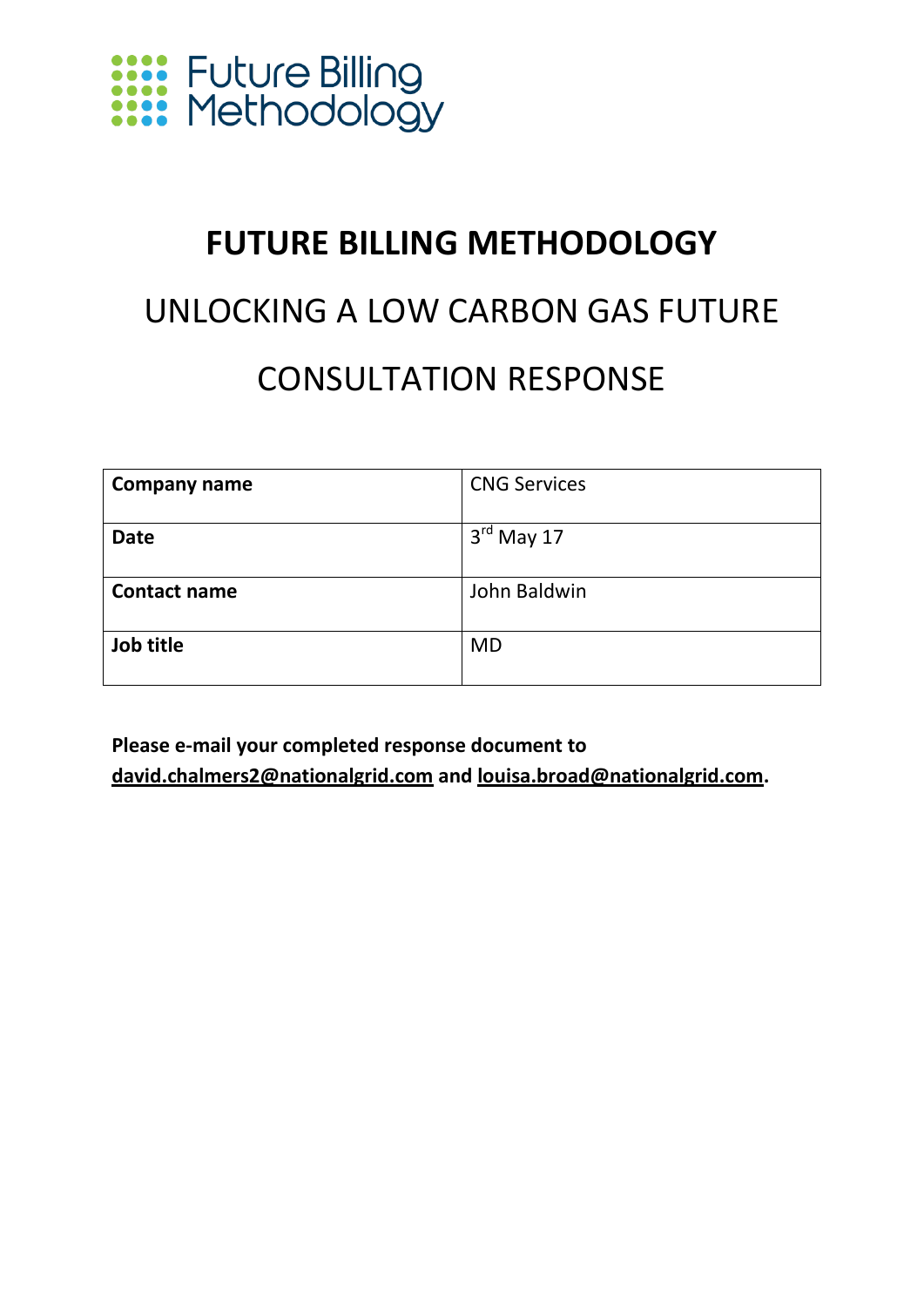

#### **Consultation question responses**

**For each of the questions below, please explain:-**

- **why you agree or disagree and;**
- **your views on what, if any, alternative changes you would consider to be appropriate.**

**Use as much space as required on the below tables.**

| Do you agree that the existing LDZ FWACV methodology presents a<br>barrier to a low carbon gas future and that alternative methodologies<br>should be explored? |                  |  |                                                                                                                                            |  |
|-----------------------------------------------------------------------------------------------------------------------------------------------------------------|------------------|--|--------------------------------------------------------------------------------------------------------------------------------------------|--|
| <b>Agree</b>                                                                                                                                                    | <b>Yes</b>       |  |                                                                                                                                            |  |
|                                                                                                                                                                 |                  |  | <b>No</b>                                                                                                                                  |  |
|                                                                                                                                                                 |                  |  |                                                                                                                                            |  |
|                                                                                                                                                                 |                  |  |                                                                                                                                            |  |
|                                                                                                                                                                 |                  |  |                                                                                                                                            |  |
| The 2 <sup>nd</sup> issue is the FWACV/Letter of Direction regime that applies to<br>biomethane which adds cost and risk.                                       |                  |  |                                                                                                                                            |  |
| If propane has to be added (which we accept it does at present) then better<br>achieved in the NEA.                                                             |                  |  |                                                                                                                                            |  |
|                                                                                                                                                                 |                  |  |                                                                                                                                            |  |
|                                                                                                                                                                 |                  |  |                                                                                                                                            |  |
|                                                                                                                                                                 |                  |  |                                                                                                                                            |  |
|                                                                                                                                                                 |                  |  |                                                                                                                                            |  |
|                                                                                                                                                                 |                  |  |                                                                                                                                            |  |
|                                                                                                                                                                 | <b>Reasoning</b> |  | Please treat answer as confidential (delete as<br>appropriate)<br>There are 2 parts $-$ one is adding the propane which is a project cost, |  |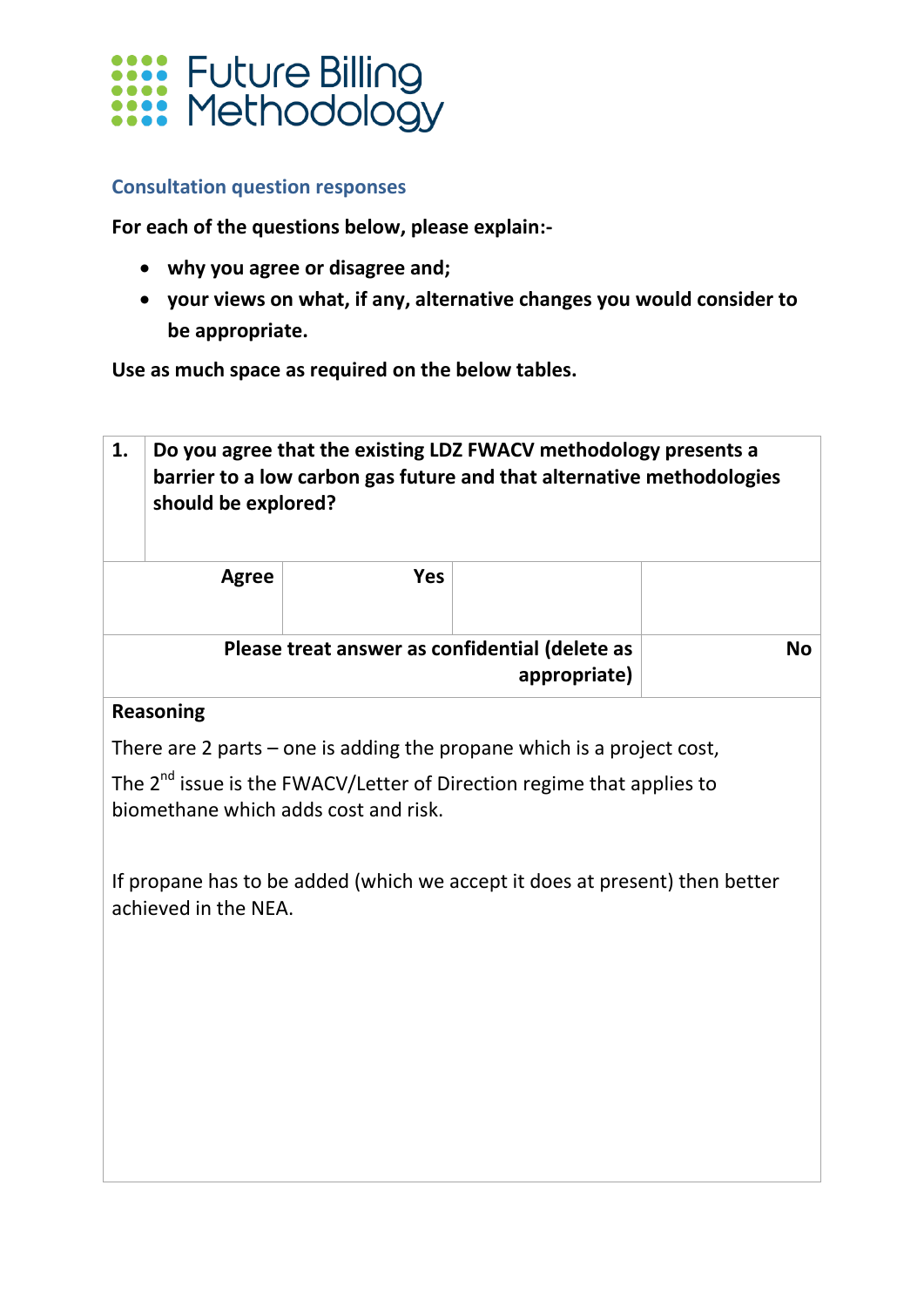

typically 30 – 40% of total opex by adding propane (eg, costs £200k for propane but its worth £120k in the grid no net cost is £80k/annum)

Capital cost for propane storage and injection in the £100 – £150k range

**2. Do you agree that the Future Billing Methodology Project could provide the basis to deliver an economical and sustainable pathway to decarbonising heat for 2030 and 2050?**

|           |                                                                | Yes | Agree |  |
|-----------|----------------------------------------------------------------|-----|-------|--|
| <b>No</b> | Please treat answer as confidential (delete as<br>appropriate) |     |       |  |

#### **Reasoning**

If it reduces need for propane is is a saving as above

It is possible that shale gas will have a CV like Southern North Sea gas which may also require propane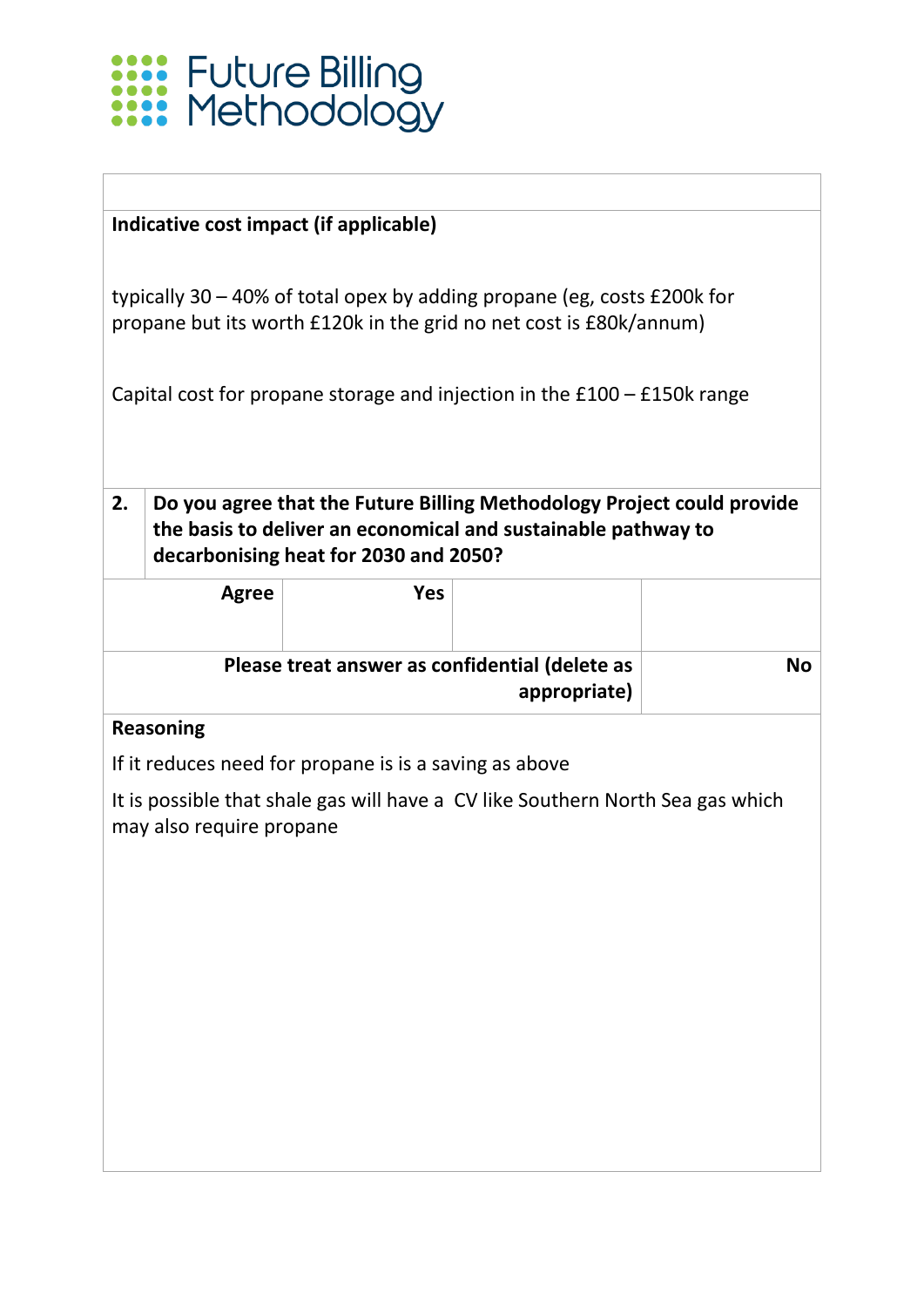

As above

#### **3. Do you agree that the proposed Measurement and Validation Field Trials could provide an understanding of the modelled zones of influence of LDZ-embedded gas entry points?**

| Agree   Yes |                                                                |    |
|-------------|----------------------------------------------------------------|----|
|             | Please treat answer as confidential (delete as<br>appropriate) | No |

#### **Reasoning**

There are significant differences between biomethane and natural gas – absence of ethane and presence of o2 being significant ones.

Note - it will not be possible to tell the difference between shale gas and UKCS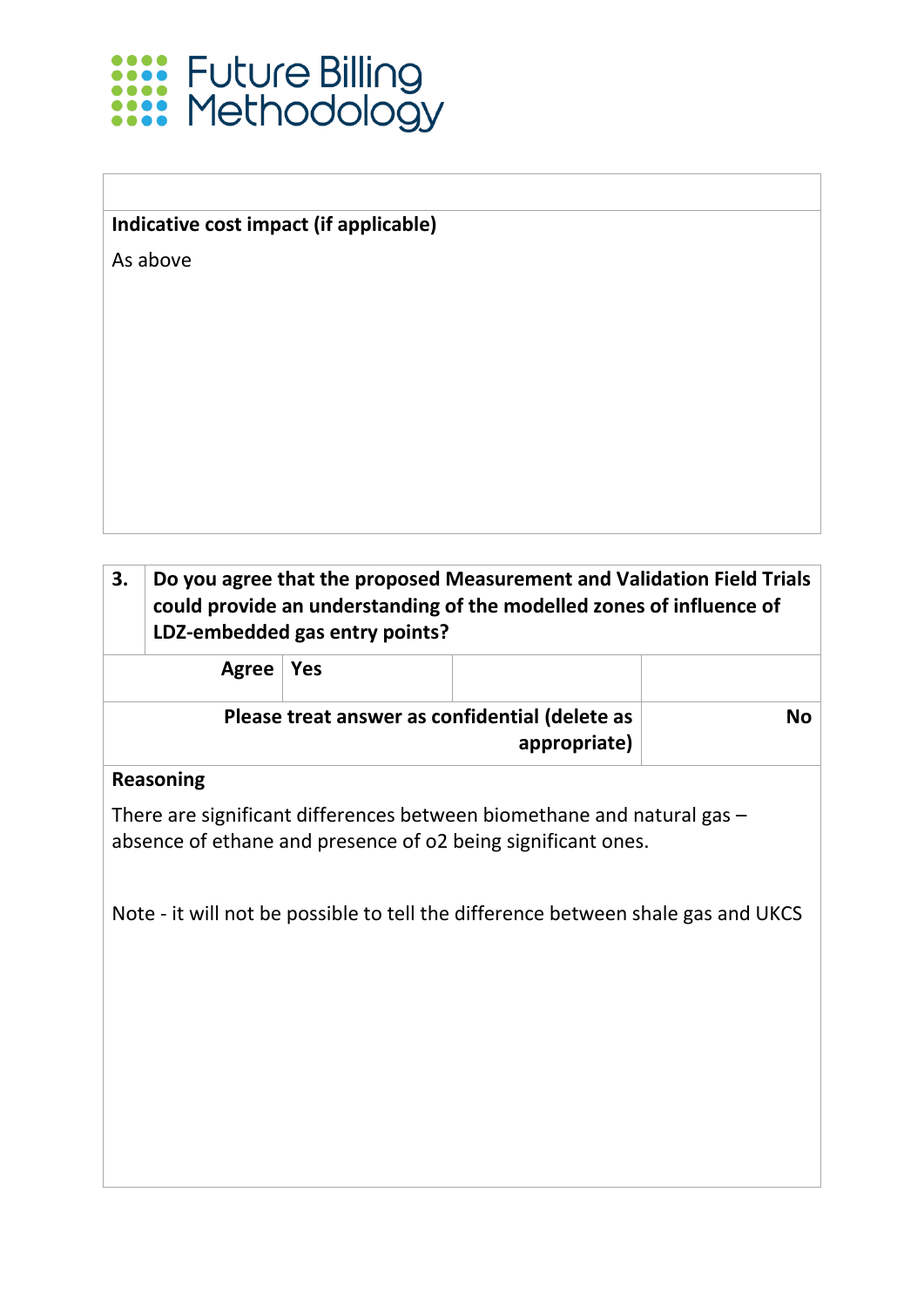

[ ]

| If your answer to Q2 and or Q3 was "Disagree", what alternative or<br>modified approach would you like to see considered? |                 |  |  |  |
|---------------------------------------------------------------------------------------------------------------------------|-----------------|--|--|--|
| <b>Agree</b>                                                                                                              | <b>Disagree</b> |  |  |  |
| Please treat answer as confidential (delete as<br>Yes/No<br>appropriate)                                                  |                 |  |  |  |
|                                                                                                                           |                 |  |  |  |
|                                                                                                                           |                 |  |  |  |
|                                                                                                                           |                 |  |  |  |
|                                                                                                                           |                 |  |  |  |
|                                                                                                                           |                 |  |  |  |
|                                                                                                                           |                 |  |  |  |
|                                                                                                                           |                 |  |  |  |
|                                                                                                                           | <b>Response</b> |  |  |  |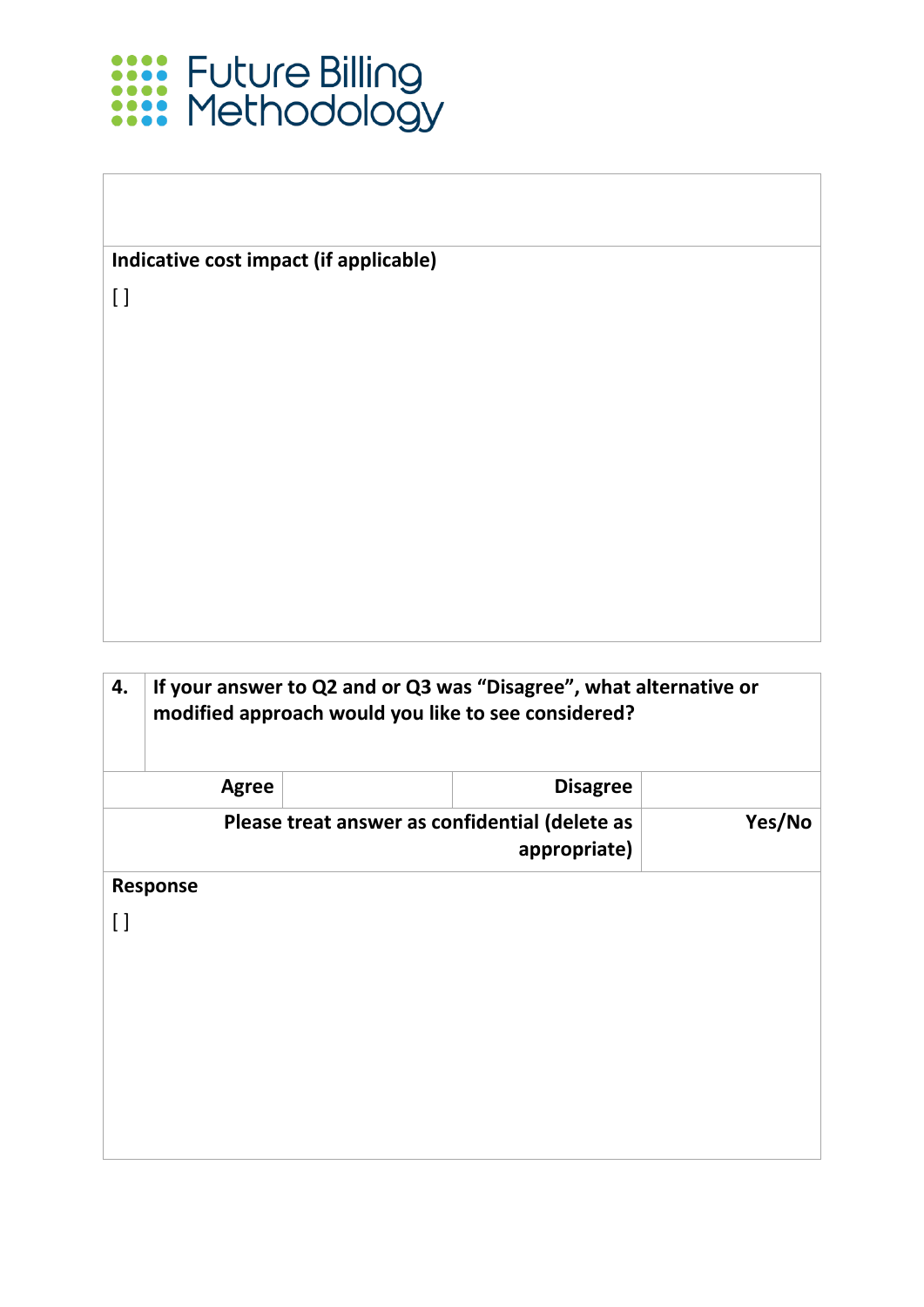

 $\lbrack$ 

| 5.                                                                                                                             | What factors and impacts would you like to see considered through the<br><b>Future Billing Methodology Project?</b> |    |  |  |
|--------------------------------------------------------------------------------------------------------------------------------|---------------------------------------------------------------------------------------------------------------------|----|--|--|
|                                                                                                                                | Please treat answer as confidential (delete as<br>appropriate)                                                      | No |  |  |
| Impact of any change to GSMR which would allow higher wobbe LNG to be<br>injected into the NTS without adding N2.              |                                                                                                                     |    |  |  |
| This will increase the CV of the UK grid and so will cause MORE propane to be<br>added for biomethane and (possibly) shale gas |                                                                                                                     |    |  |  |
| Also, change to the FWACV/Letter of Direction regime to reduce the capex and<br>associated risk of CV measurement              |                                                                                                                     |    |  |  |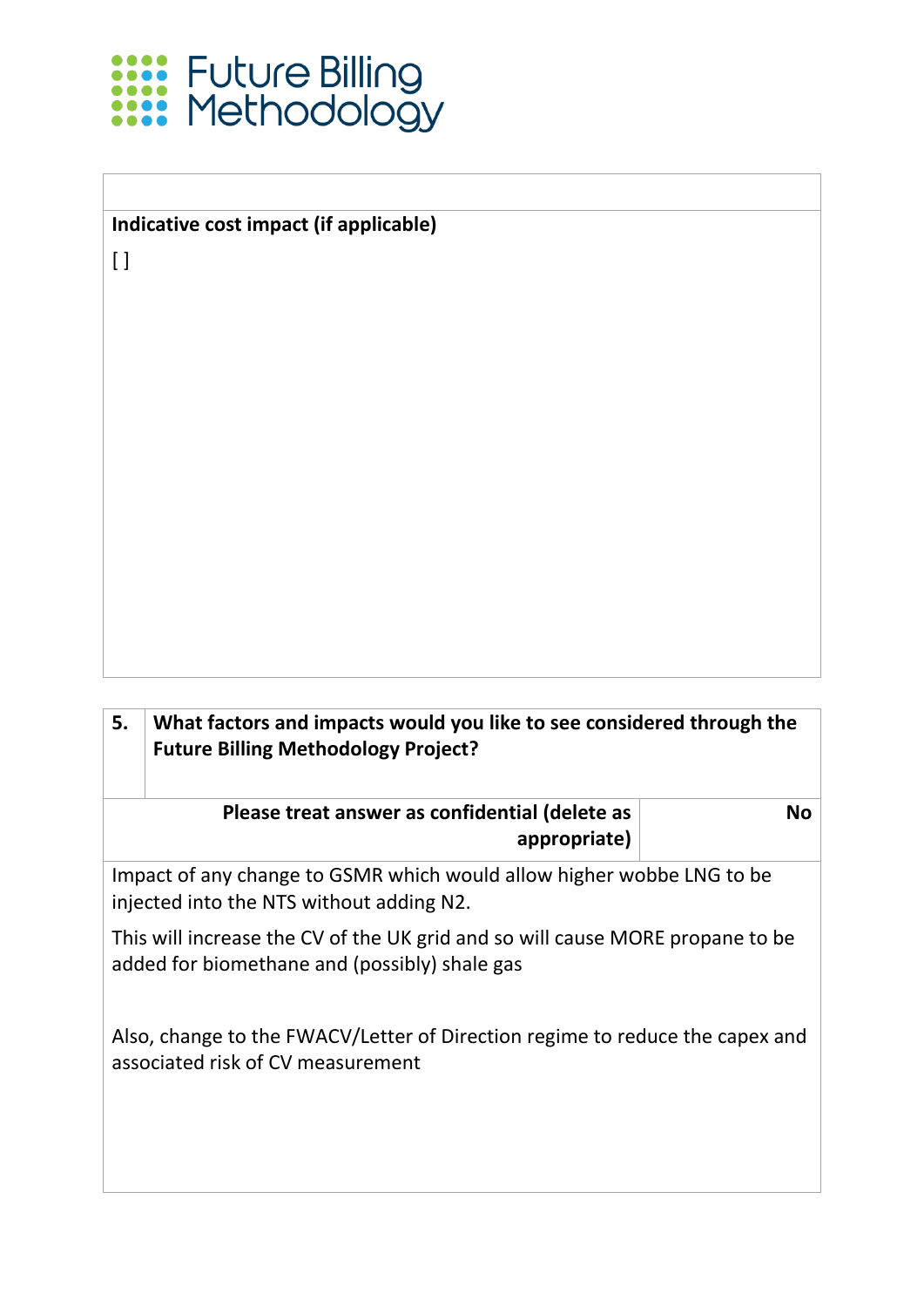

| If implemented, how would the suggested changes to the existing LDZ<br>6.<br>FWACV billing regime benefit your company/organisation, e.g. what<br>savings would the changes bring? |                                                                          |           |  |
|------------------------------------------------------------------------------------------------------------------------------------------------------------------------------------|--------------------------------------------------------------------------|-----------|--|
|                                                                                                                                                                                    | Please treat answer as confidential (delete as<br>appropriate)           | <b>No</b> |  |
|                                                                                                                                                                                    | <b>Reasoning</b>                                                         |           |  |
|                                                                                                                                                                                    | Reduced opex means reduced subsidy required so likely that more projects |           |  |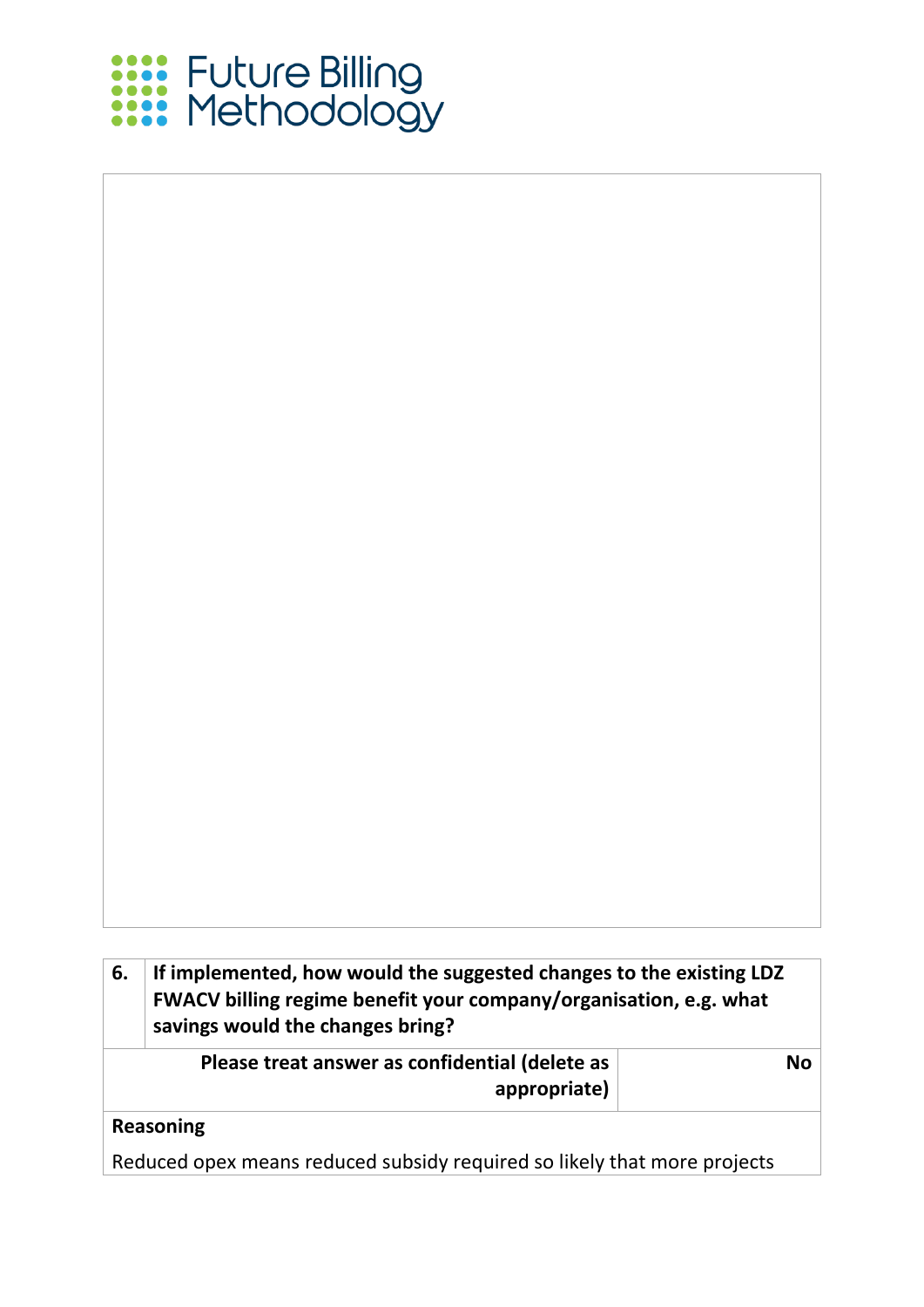## **XXXX** Future Billing<br>XXXX Methodology

would go ahead for a given level of UK Govt support

For shale gas may allow injection into LTS, if propane is required then significant propane into LTS is highly unlikely (too much propane, too many road movements etc)

Note – injecting shale gas into LTS is a good idea as typically 20 – 30 bar compared to NTS which is  $50 - 70$  bar. This represents a saving in the capex and opex of compression as over time there will need to be compression as the pressure from the shale gas well reduces.

The compression saving has a GHG saving associated with it.

#### **Indicative cost impact (if applicable)**

Could be a big number from shale gas reduced compression, not a 5 minute job to calculate it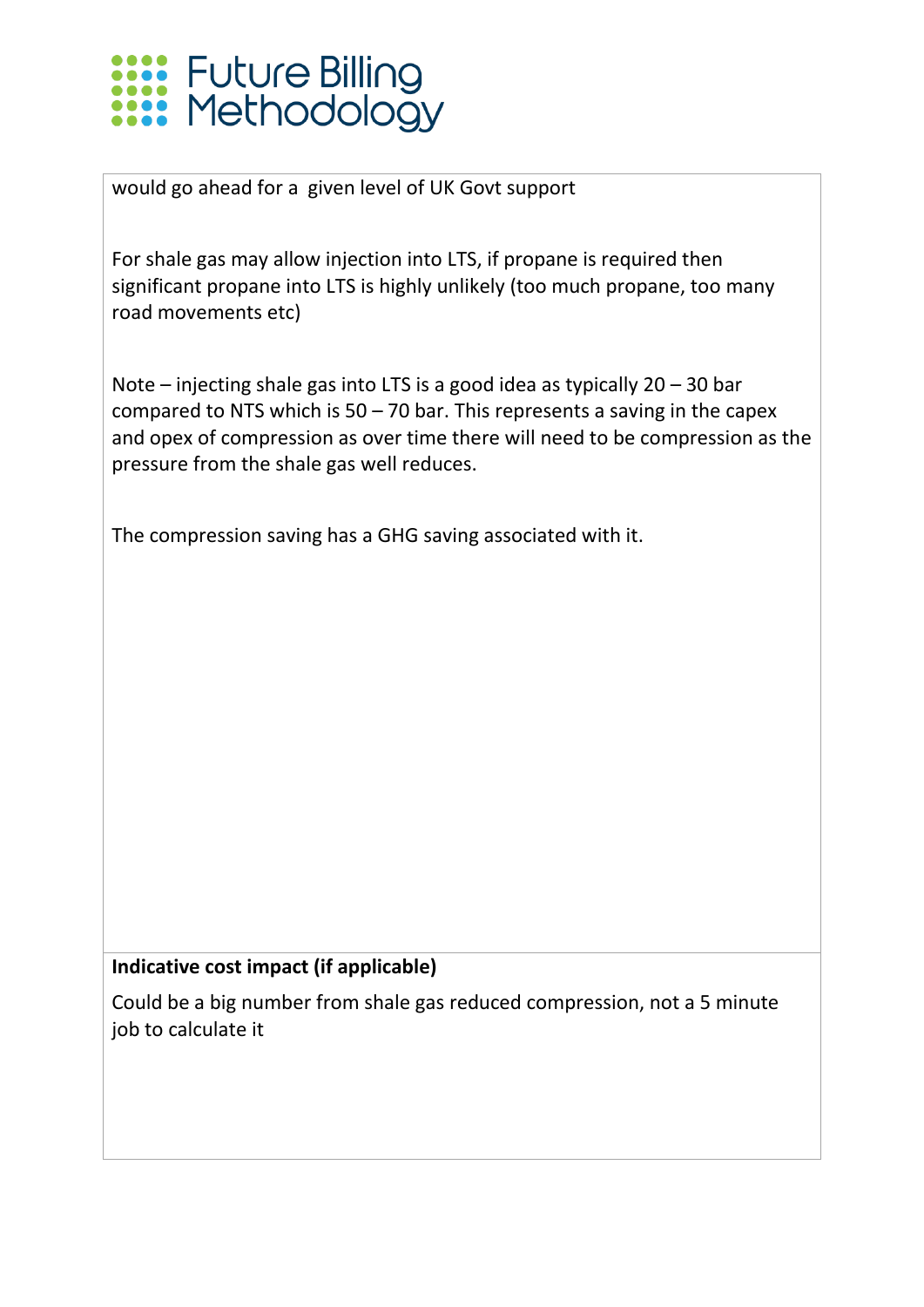

## **7. Do you envisage any legal or regulatory issues arising if any of the Future Billing Methodology options were to be implemented? Please treat answer as confidential (delete as appropriate) No Reasoning** There will be Ofgem issues but can be sorted **Indicative cost impact (if applicable)**  $[ ]$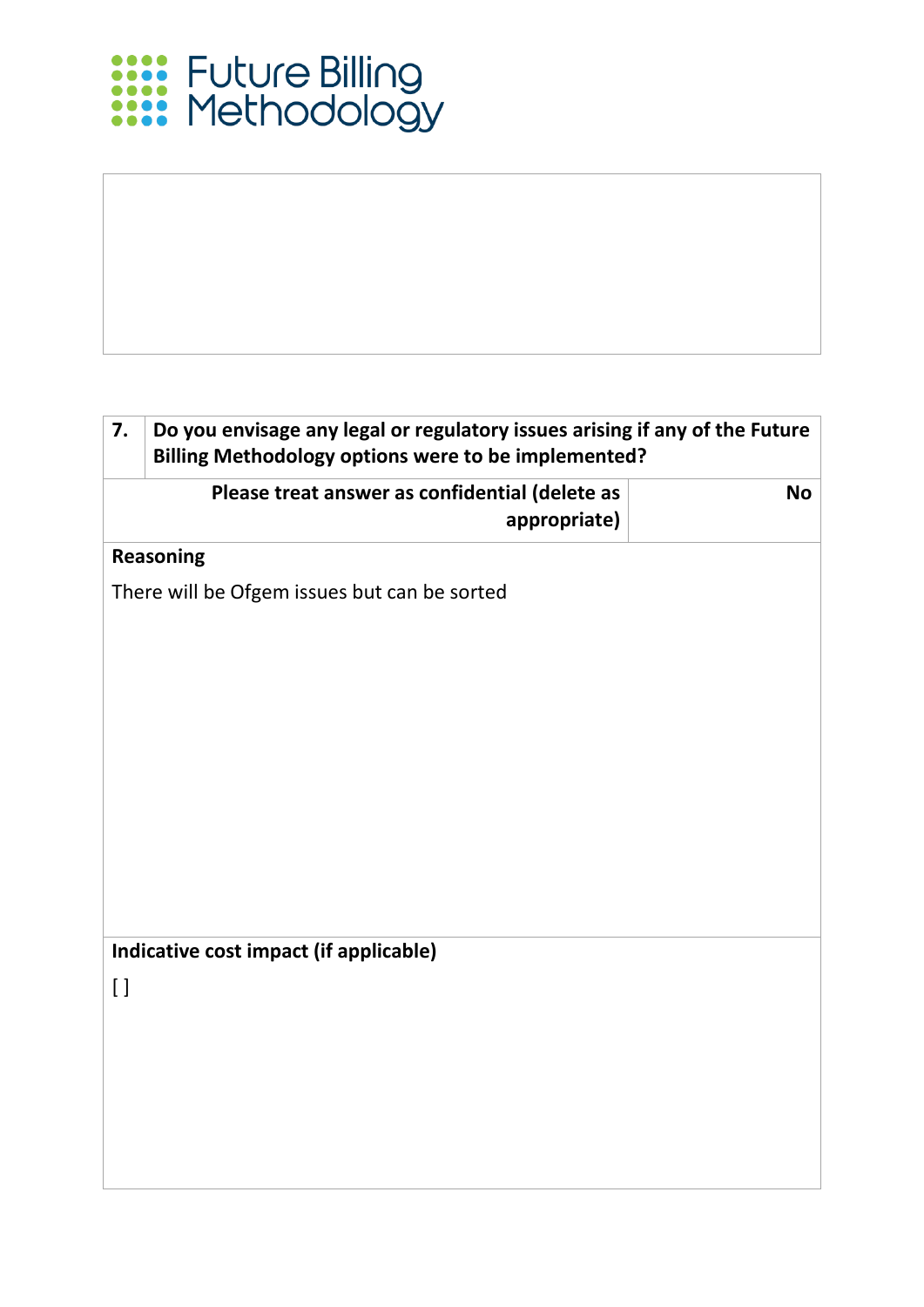# **Exist** Future Billing<br> **Exist Methodology**

### **8. Do you have any other comments on the Future Billing Methodology Project? (e.g. issues not covered in this document) Please treat answer as confidential (delete as appropriate) No** Impact of GSMR change for LNG to save N2 on CV FWACV/Letter of Direction Compression saving for shale gas into LTS